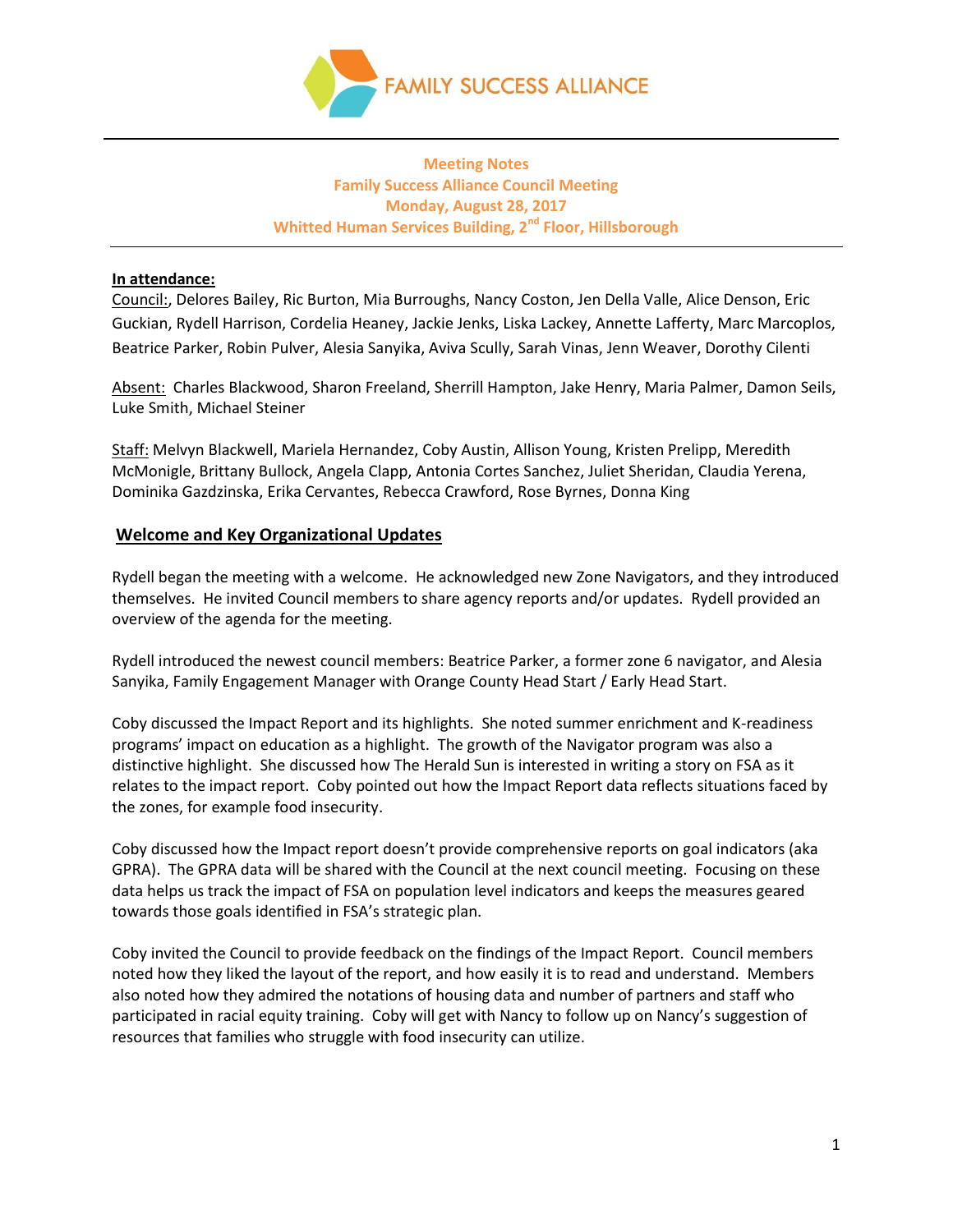Coby announced an FSA Collaborative Fundraising Workshop on Wednesday 8/30 from 8:30am to 3:30pm. She explained the objective is for FSA partners to develop a collaborative way of fundraising that encompasses and supports FSA's mission, beliefs, and values.

Meredith provided a brief update on FSA extended learning opportunities from last summer. This year marks the 3<sup>rd</sup> year of the Ready for K program. She noted how this past summer, the program was in both Zones for a full day. She discussed how partnering with Carrboro ArtsCenter provided programing with professional artists for Zone 6. Zone 4 summer programs were school based and entailed an ongoing partnership with DEAPR. FGP will be evaluating and collecting data and will report out soon on this year's evaluation. Meredith reiterated the significance of the DSS financial contribution, which allowed about 125 families to enroll their children into summer camps.

# **Innovation Grant Report**

Rydell noted that Northside Elementary representatives couldn't not be here today to present. Coby explained they did provide a written report, and she will share it with the council.

# **Work Group Breakout Session**

Coby identified the work groups and their meeting locations in the room. She explained how break-out sessions are geared to reviewing the progress of the strategic plan and provide recommendations on pending action items. The break-out sessions groups were divided by goals: 1, 2, 4, & Community Engagement/Equity.

# **Report-Out and Gather Input on Work Group Action Items**

Each group had note takers to record what each group discussed. The noted discussions by group are as follows.

## Goal 1

Goal 1, Indicator 1, Action Step a & b: A list of recommendations for FSA expansion into early childhood were reviewed by the committee.

The recommendations include:

- **1) Expand FSA Navigator** program to identify and triage families from prenatal to kindergarten in the zones, periodically assessing their strengths, interests, and needs in the context of relationships. The navigator would collaborate with service providers to bridge any gaps that prevent parents from accessing or engaging in services that would help them reach their goals and strengthen their families.
	- Discussion on recommendation 1 **–** The main goal is for FSA to enlist 15 families with 0 to 5 year old children, being aware of not inundating families with too many support programs.
- **2) Increase FSA collaboration with and referrals to existing early childhood parenting and home visiting programs** Capacity to do this will be enhanced once FSA begins to enroll families with children 0-5. DSS has already expanded the eligibility requirements for families to enter into the Community Response Program and the (county-funded) Adolescent Parenting Program, both of which provide strengths-based parenting support through home visits and are able to provide that support at a dosage that corresponds with a family's preference
	- On recommendation 2 Alexa is a prevention worker with DSS who does parenting classes. Molly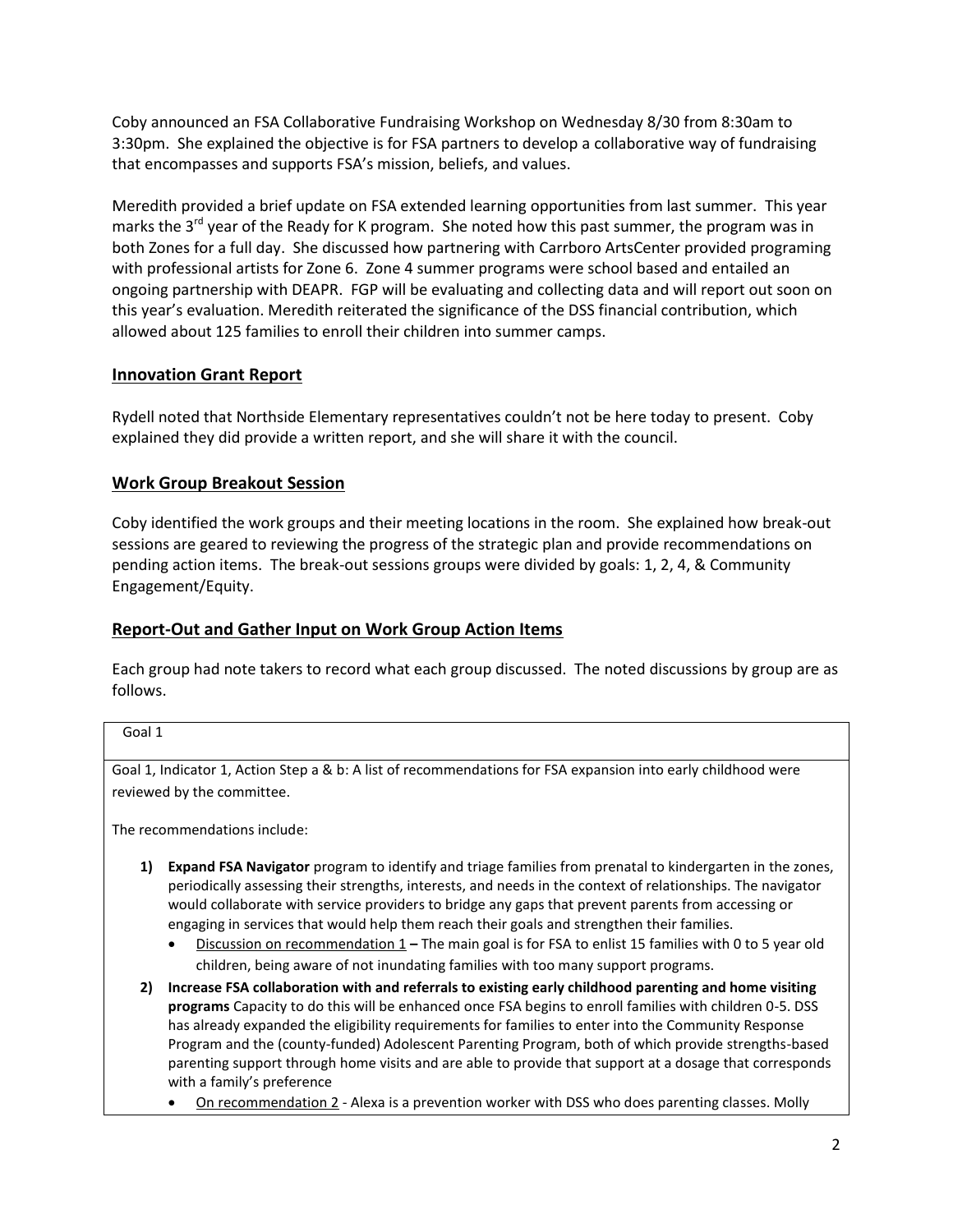from DSS focuses on teen parents who have had a second child, as they do not qualify for the adolescent parenting classes anymore; she has the capacity to serve more FSA families.

- **3) Conduct a systematic analysis of potential governmental and institutional policies that could create a more family-friendly environment**, especially in the worksites and environments that most impact families who are struggling to make ends meet. Make recommendations for policy improvements.
- **4) Peer Support Groups**. Partner with a community-based agency to provide parent support groups, focusing on priority groups identified by FSA navigators, such as single moms and fathers
	- On recommendation 4 Navigator Angela says there are not enough mental health resources in Hillsborough that provide home-based support. She would like to see peer support groups or have a Cardinal mental health provider. Angela discussed the particular challenges faced in the Gateway Community. She also commented that navigators can be leaders for peer support groups.
- **5) Expand & replicate** *Making Connections* **Provider Training** to enhance service providers' knowledge of community strengths and supports so they can better address the interconnected needs of families. This would be an in-depth informational session on services available, including adult mental health, that teaches about different agencies and resources, breaking down network silos and correcting misinformation. Integrate the information in other training opportunities, as well.
- **6) More systematic connection between academic year programs (e.g., PreK, Head Start) to summer programs**
- **7)** Explore a partnership to provide **"baby boxes" and newborn supplies to new parents**

Goal 1 Work Group Participants decided to endorse the recommendations presented, with the expectation that the TBD items (#4, #6, #7) will be filled out and costs will be researched and estimated.

Goal 2 Group: Aviva, Rebecca, Donna, Mariela, Brittney, Rydell Harrison, Ric Bruton, Eric Guckian

#### Discussion notes:

#### **Goal 2 Working Group Discussion**

The Goal 2 Working group provided updates on each action step, and then discussed priorities for the next strategic planning cycle as related to **academic resources, mental health services, and school attendance**.

#### *Indicator 1: Improving EOG testing scores*

Action Step A: Academic programing for students.

- Zone 4: Aviva asked the group for clarification on why we are including older kids in the measures ( $8<sup>th</sup>$ grade) if we are not directly intervening. I**t seems there is less of a less direct focus on older children and academics as there is on social and emotional wellbeing (ie camp and partners).** This was discussed later in the meeting when the group talked about next steps and Rebecca provided the perspective that **although we may not always immediately be touching middle school students, 8th grade outcomes are important to track as a long term goal. Mariela added that we are already working with siblings in middle schools, so these topics have already come up**.
- Zone 6: Rydell discussed progress in CHCCS in work that is developed to **prevent summer slide with students in 4th and 5th grade.** FPG elementary used a comprehensive 8 week camp model for enrichment and to build literacy skills. Rydell **hopes this approach will help move the needle by 3rd grade, as they have already seen a large growth in student performance**.

Action Step B: Mental Health Services in Orange County

Rebecca reported out on the **mental health needs assessment and analysis completed in Fall**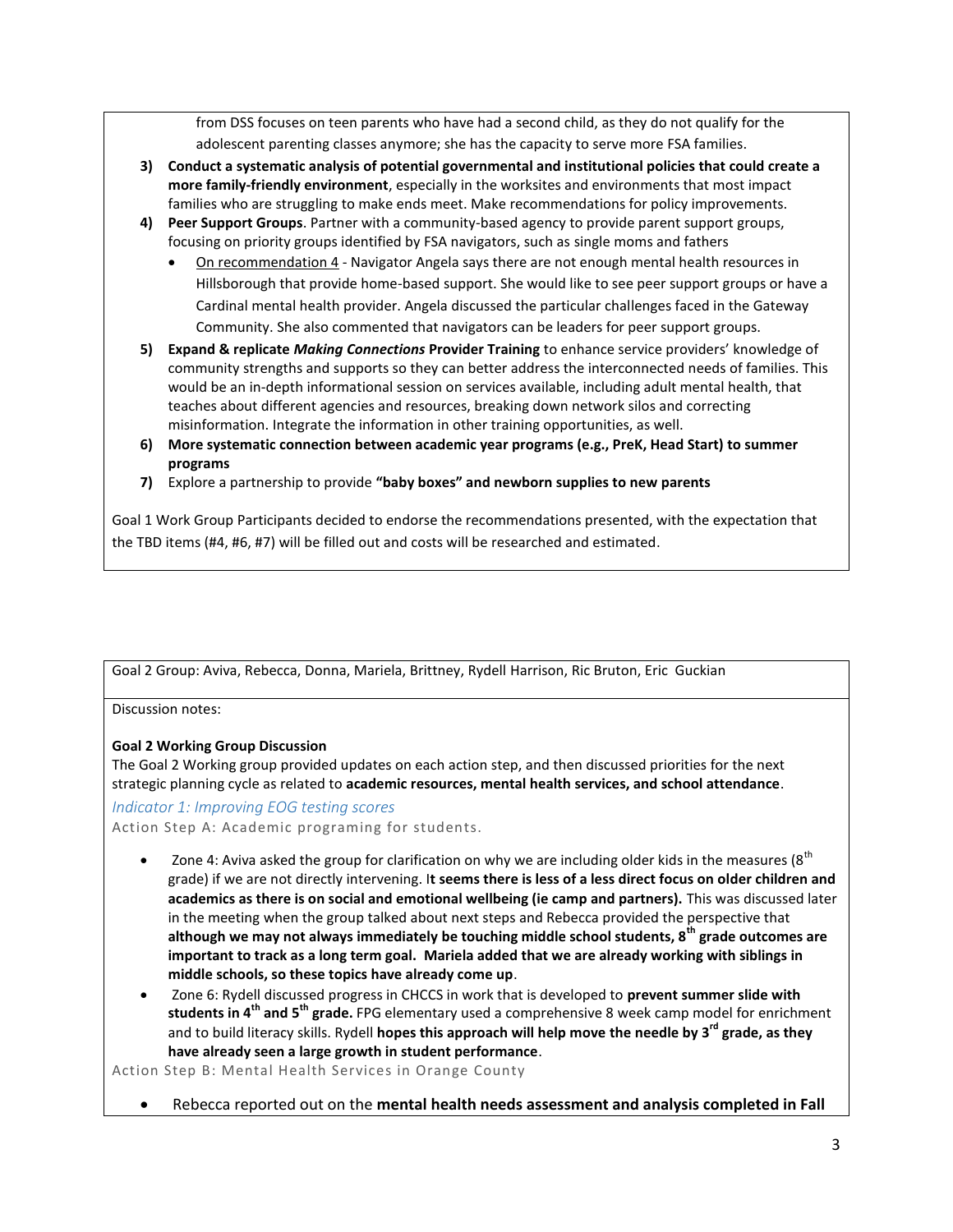## **2016.** She discussed the resulting **recommendations as the following**:

- 1. Restore funding for mental health services for birth to age 5 (not included in this RFP will be examined in future reviews)
- 2. Provide greater (i.e. more, higher quality care) in-school mental health services in K-12th grade
- 3. Improve community's ability to access services (e.g., know: who to call, what number to call, when to call)
- Rebecca then discussed an **RFP for a Mental Health Specialist Consultant**. She would like to have input from different stakeholders as we review RFP. **The tasks that this consultant would be given include:**
	- 1. An inventory of existing mental health services in Orange County ( sub, mh, etc) contact information, how do youth typically access, what is their capacity, utilization data, providers, types of providers, etc
	- 2. A systems Map of mental health services- in flow and out flow of existing services what are the barriers to services? How can we improve? The group discussed existing resources, and how we would want to pull them together rather than re-inventing the wheel (Healthy Carolinians, Cardinal Innovations).
	- 3. Work with OCS and CHCCS to improve methods of care for students- CHCCS has begun this work and hope to expand to OCS
- **Places the group recommended to share the RFP included** recent UNC Grads (public health, social work, etc), school listservs, School Social Workers, UNC School of Government, and Aviva mentioned Wendy Stuart as a potential, retired social worker.

## Action Step C/D: Screening for Mental and Behavioral Health Services

 Group agreed that **a tool that would help Navigators assess children as eligible or good candidates for referrals for these services would be useful for not only Navigators but other agencies as well.**

Action Step E: Mental Health Support through El Futuro

 Rydell discussed how successes from El Futuro are reflected in the Impact Report, **but important to highlight need as well, as there is more to be done.** Mariela agreed, saying many families are still unable to reach services due to transportation, and also many adults do not have insurance.

## *Indicator 2: Increase middle school attendance*

Action Step A & B: Tracking, Examining, and Promoting Student A ttendance

- Rydell mentioned how the **ESA have national guidelines** about to be put in place and it is predicted that **attendance will come up** for our two school districts as a priority with specific actions in place to implement**. These plans will be available in November/December.**
- Donna and Aviva explained from past experience, that we know that **tracking attendance data can be challenging and nuanced**. **Attendance is most often a symptom of other issues.**
- Rydell shared how CHCCS had discussions around excused vs unexcused absences, and came to the conclusion that **"absence is absence" in CHCCS,** any days missed are days of instruction that are not received. Eric shared that the **NC Foundation on Early Childhood** (contact Tracy Zimmerman), focused on early childhood attendance and may have indicators or measures to look at as well.

## *Looking Forward, thoughts and recommendations*

- Rydell asked the group for thoughts as we go into Spring and the **next round of strategic planning.**
	- Mariela gave some thoughts on how we should **track qualitative data from parents, stories**. She shared several of those stories: *25 kids in summer camps, and 5 of them were in tae kwon do. Two of the kids were shy and sad to leave their parents at the beginning, and by mid-summer they were saying bye to parents and ready and excited to be at camp. The mother wanted to write a thank you because their child learned discipline and self-esteem. Four kids went to tumble gym and it was noticeable that kids lost*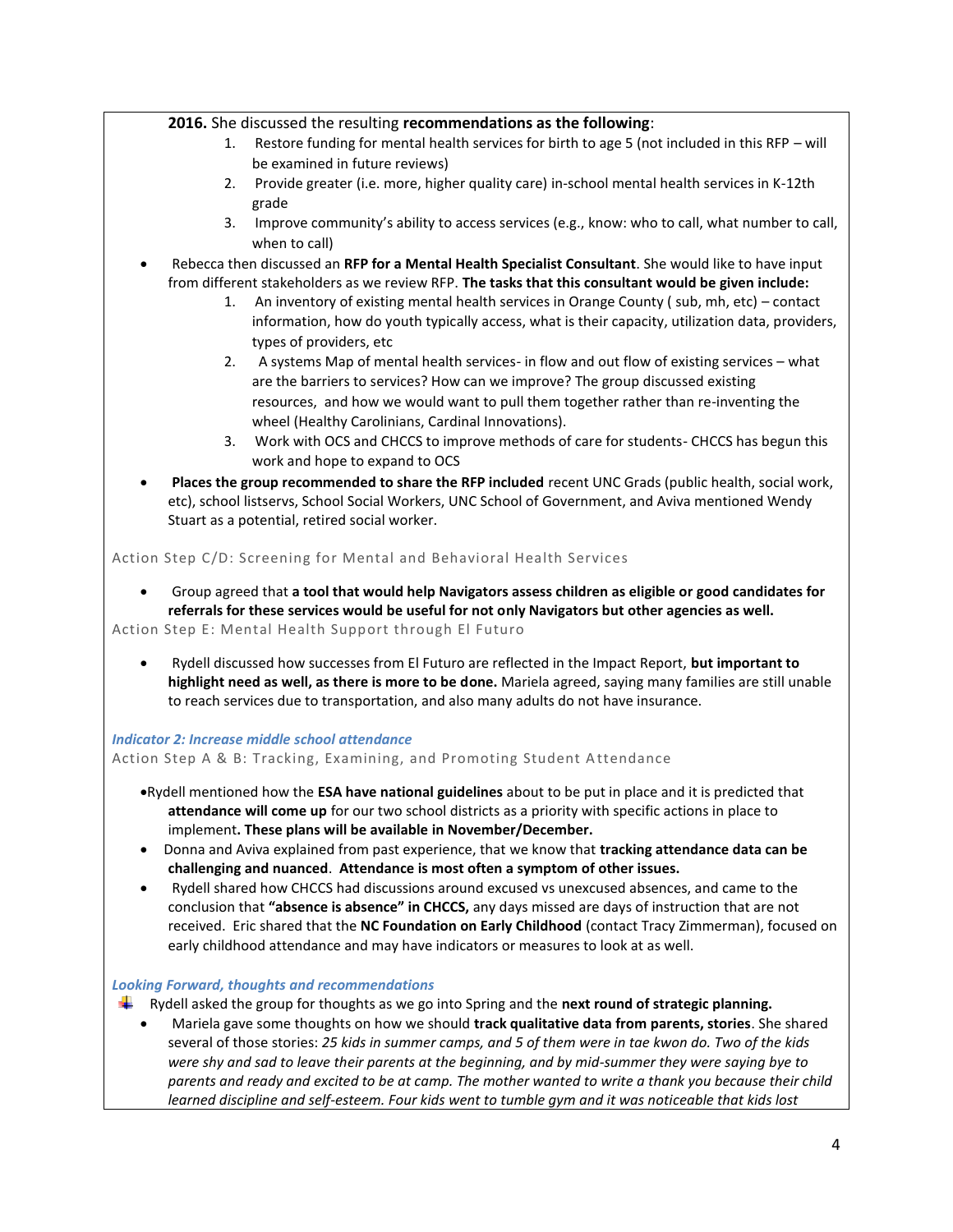*weight, and the kids take parents to the park now to play with them. Kids were very excited. Tina was wonderful at tae kwon do.*

- Aviva mentioned that looking forward, **we should think about re-visiting and assessing parent/family needs**.
- Rydell mentioned that looking forward, we want to look more at **recruitment for K readiness camp**.
	- $\circ$  Rydell reflected on k camp, and mentioned a key takeaway was how schools found it difficult to recruit participants. Realized recruiting from daycare centers actually takes revenue from them as children go to 4 weeks of k camp. Therefore, **good to think about how we can build preschool capacity and perhaps offer trainings or other resources to those teachers to build relationships**. Could connect to star rating system.
	- o Mariela explained how **some parents couldn't register kids at Lincoln center because didn't have paperwork necessary to complete K registration**. Therefore, those barriers also affected K readiness attendance. 4 kids did not participate in K readiness because didn't have documents to register at the Lincoln center because of red tape and strict rules. Appears to not be an equitable process. **Rydell and Mariela will check in offline about this challenge of registering.**
- Rydell asked the group for thoughts on the **expansion of zones / Navigator services**.
	- **Mariela told the group how it is frustrating to turn families away from the Navigator program.** She gets calls, and often get information about families who are out of the zone, but struggling. FPG kids may live other places, but go to a zone school, and thus may enroll, but then there are kids who are a quarter mile out of zone and cannot get Navigator support.
	- **Donna mentioned that all schools want to engage with parents, and suggested we use them** to look at how we can reach out and coordinate with parents and **help families be more comfortable coming to school resources.**
	- **Aviva discussed limitations of social workers in playing the navigator role**. She said school social workers do occasionally attend appointments with parents outside of school, but can't have personal touch the Navigators have due to other responsibilities. They also have to battle stigma of calling DSS if needed, etc.
	- **Rydell shared a solution that CHCCS has found with "parent ambassadors."** They are bringing on 6 parent ambassadors and providing a small stipend. This is a way the schools are learning from Navigator Program. Mariela is one of the new parent ambassadors.
	- **Donna shared insights on how FPG families pulled together and created some resources for fellow parents.**

Goal 4 Group: Sarah Viñas, Cordelia Heaney, Alice Denson, Annette Lafferty, Jackie Jenks, Mark Marcoplos, Antonia Cortes-Sanchez, Claudia Yerena, Juliet Sheridan

- 1. Updates from the last meeting for the Strategic Plan
	- a. In the Strategic Plan, "where families naturally gather"— it would be good to also add community events like the Latino festival, major community events, Music Festival
	- b. If partners know of community events, send to Nancy for inclusion in the FSA newsletter
	- c. Chapel Hill Public Library has a new mobile library, the Circulator. It can be booked to appear at community events and neighborhoods by navigating to this link: <http://chapelhillpubliclibrary.org/the-circulator/>
	- d. In the Chapel Hill/Carrboro Food for Summer Program, a lot of the sites had lower numbers; those programs are now thinking about site locations, how kids were enrolled in camps and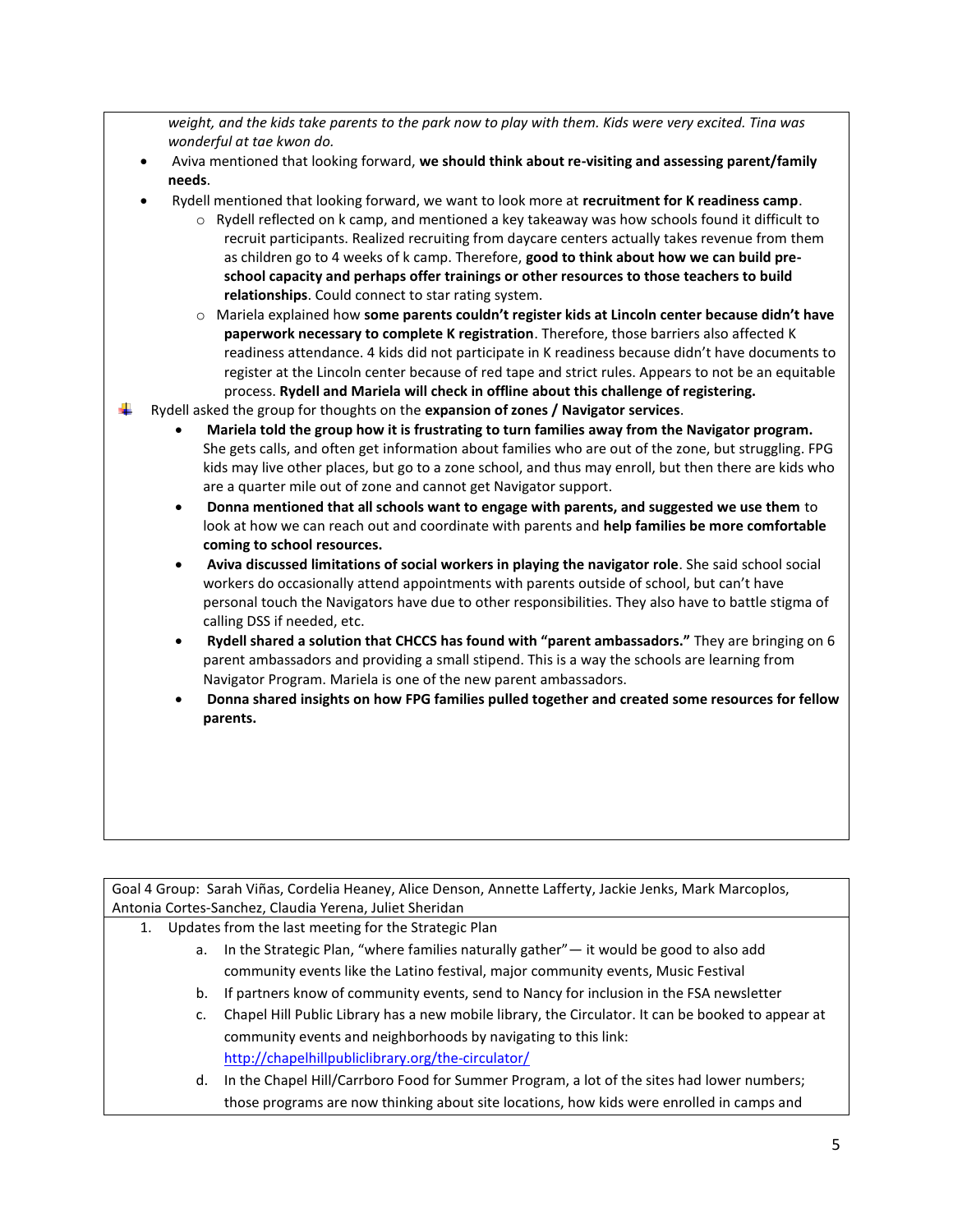might have gotten lunch that way. These reflections may be helpful in planning the next Gateway Summer Meal Program.

- e. Housing next steps: what additional info does the group need?
	- i. The \$5 million bond passed, a little over half has already been awarded, and next fall the county will award the rest of it and maybe a little more too. This bond and funding is one of the first times that rentals have been included in this sort of project. Money can be used for rehab as well as new builds.
- f. FSA didn't get staff person for college savings account program, so that's on hold for now.
- 2. Update on Mobile Home Park Survey
	- a. The Navigators are working on administering the survey to their families. In general, they've found that the community is willing to share but afraid to share personal information. They're afraid they might be relocated at any moment, since there are lots of rumors about getting kicked out and that the owner will sell the property to developers.
	- b. Key takeaway: Many residents are undocumented.
	- c. Many of the families are also skeptical that this survey will lead to help for them or change in their circumstances. They haven't had help from anyone before, and don't know who to trust.
	- d. Barriers to housing: documentation status, not willing to go to apartment buildings (have children, and can't have kids running around, no green areas)
	- e. Community development dollars—could rehab mobile homes, but for renter it's difficult (had to look at income of owner and renter and the owner might sometimes have to contribute)
	- f. Rebuilding Together might be a good partner for this work
	- g. Probably rehab will go further than new build, without the red tape
	- h. Critical Home Repair with the county—a lot of the mobile homes aren't worth saving and so therefore don't qualify.
	- i. County is considering buying land
	- j. One model for action: Dan from Charlottesville Habitat recently finished a mobile home park redevelopment project where half is mobile homes and half is middle class housing
		- i. The link to more information is here: <http://cvillehabitat.org/sunrise>

## 3. Strategic Plan Discussion

- a. What were challenges and successes of the planning process and implementation of the final plan?
	- i. Meeting was well-organized, broke up into groups and answered questions with concrete action steps
	- ii. Some indicators were more long-term than others
	- iii. Having a timeline is a good idea—some partners are long-term solutions organizations, and other partners are more short-term
	- iv. Also thinking about control issues—reading to kids 3 times per week vs. getting a better job (can't control job market but can increase number of times they're reading)
	- v. Would be nice to look at other opportunities for us to address financial concerns of our families—be more creative
- b. Next strategic planning process: recommendations for success
	- i. Thinking about the whole family—what do we do with young adults/high schoolers/college kids (thinking about school to prison pipeline)
		- 1. College readiness—parents need help navigating paperwork, etc.
		- 2. Is there something like VITA for the parents who can help them navigate? Important that the parents can help with this as well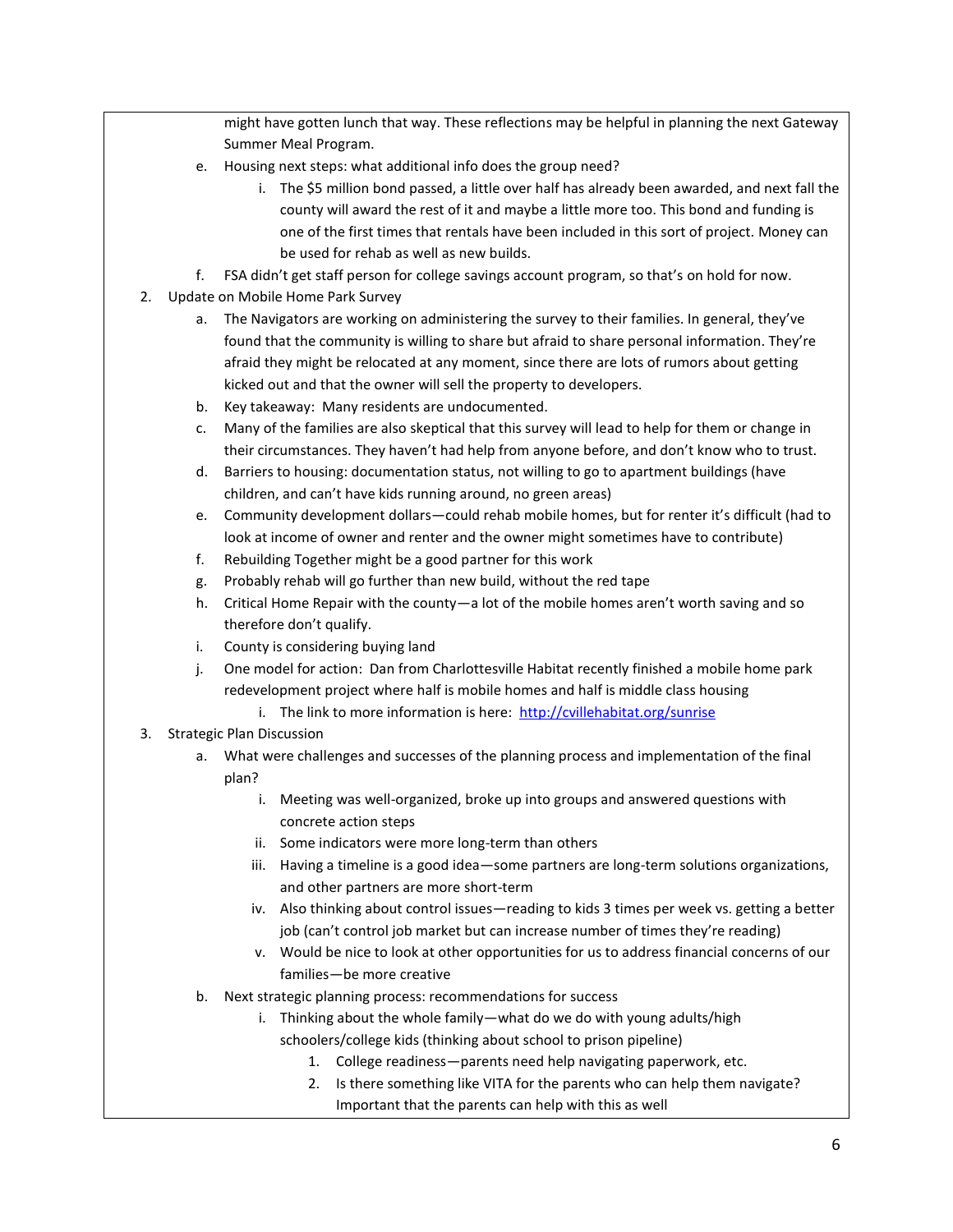- 3. Getting parents to be more involved in the kids education (think of the teachers as having sole responsibility to educate the kids)
- 4. Find out: what's already available in the schools? Are there any holes? Is the system not there or the marketing not there?
- 5. What are we building out for older children? How do we address the families that stay on and keep getting more from participating in FSA?
- 6. Many parents don't see a future for these children because they have DACA
- ii. Maybe we should have a focus in the strategic plans on services that affect undocumented families or mixed-status families
- iii. Housing crisis is very important
	- 1. What is our long-term hope for our county?
	- 2. Unintended consequences of family and community development—our economy doesn't take care of people in order to help them be part of it
	- 3. Housing funds locked up in having permanent funding for people

Goal 5 Group: Delores Bailey, Liska Lackey, Jen Del Valle, Jenn Weaver, Beatrice Parker, Meredith McMonigle, Erika Cervantes, Melvyn Blackwell, Dominika Gazdzinska

Together as a group we went down the list that was provided to us.

Point B: One of the first suggestions that came up was that we need to find out Who Already Had a Racial Equality Training and who has not. This is important so that we are all on the same page with shared language and brain work. A follow up question by Jenn Weaver was that in the future we are going to ask ourselves "Awesome everyone got the training. Now what?" Meredith McMonigle responded that OCHD is participating in a program "Caucusing Lunches" where all the employees meet with a facilitator and work together to figure out what comes next after the training, and how do we make the change and apply what we have learnt. (Note: That might be something good to get the advisory council connected to)

Point C: Delores Bailey mentioned that Orange County struggles around Equity; it is difficult to find groups or organizations that have training and knowledge on Racial Equity so that we can learn from them (how they got there, been there, done that). Example: FOTM got involved with a program that provides lunches for children during summer. They had Gateway as their primary location since that's where a lot of people are in need but they did not have funding, so different organizations gather together to donate funding so that the children could receive free lunches. Meredith McMonigle said that majority of nonprofits are led by white women and it is hard to find organizations led by people of color. Jenn Weaver mentioned an organization called Beyond Expectation – which is located here in Hillsborough, by a couple Jeff and Charlene Campbell, two people of color, and they also get involved with the community, help with after school programs and Racial Equity.

Point D: What are some tools that we are able to use? Meredith mentioned that they have few tools that help with hiring and also different tools are being test out when it comes to Council Meeting decisions.

Point E: Demonstrate that FSA is trying to be part of Community. Have FSA tables with Navigators on different community events. Try to get things we have learned from Racial Equity translated towards refugee families.